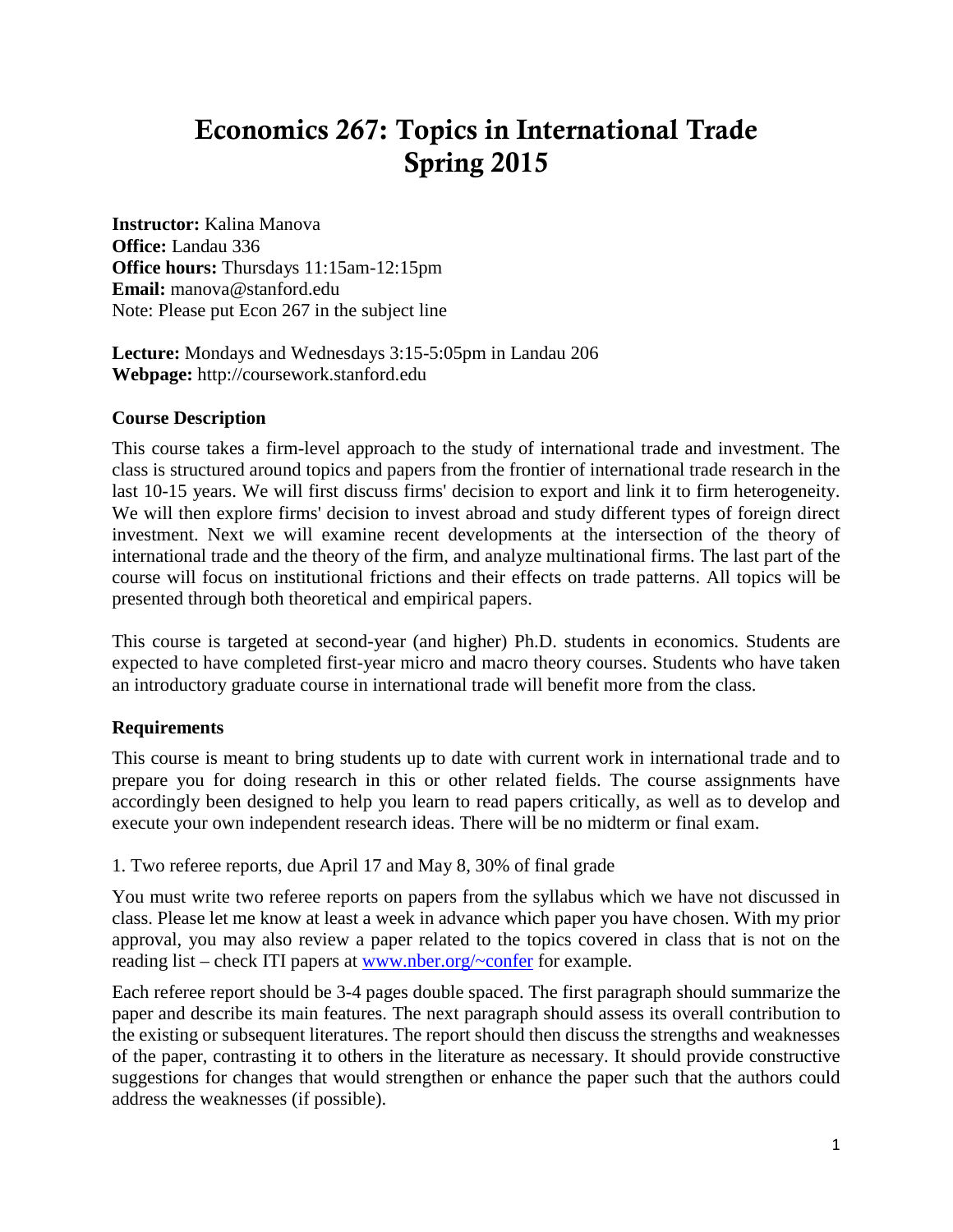#### 2. Class participation, 30% of final grade

You are expected to participate in class discussions and should read the paper(s) we will be discussing before coming to class. You do not have to have understood the paper in its entirety but should be familiar with its key elements and ideas. Twice during the quarter you will also be asked to present a paper from the syllabus in class – these dates are marked with  $\odot$ .

#### 3. Project presentation and written project proposal (due June 5), 40% of final grade

You must prepare a brief presentation on a new project related to the topics in the course. You are by no means expected to present a finished draft, but rather an idea and a brief outline of how that idea could be worked out. The presentations will take place the last 2 days of class after which you will have a week to write up a 5-page long proposal.

**NOTE:** If you are taking this class for credit/no credit, you have to complete either the two referee reports, or the project presentation and written proposal. You are of course strongly encouraged to complete all assigned work, and are still expected to read assigned papers and actively participate in class discussions.

**NOTE:** I will be traveling for work on June 1 and we will re-schedule this class meetings.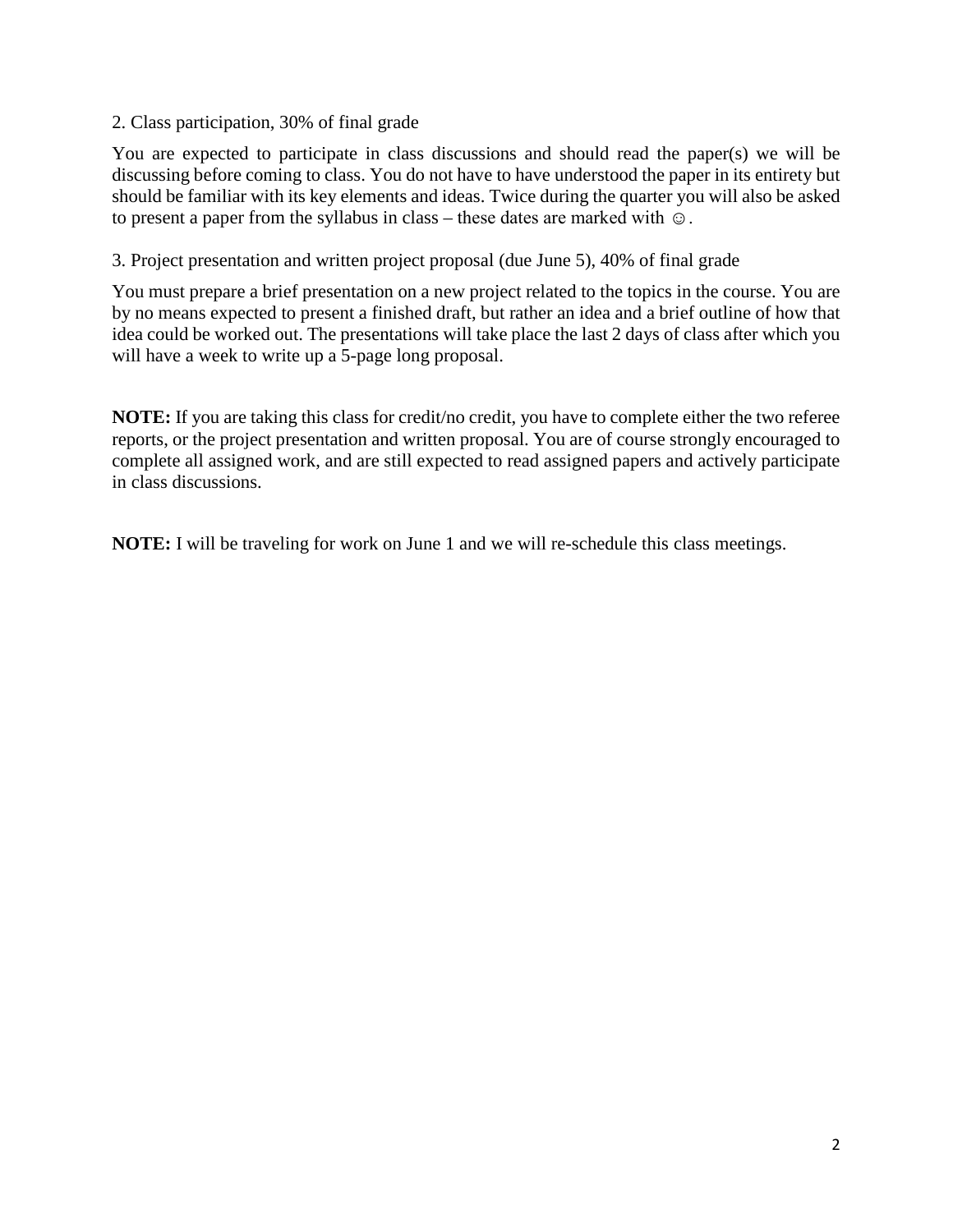## Tentative Schedule

1. March 30: Introduction and Basic Facts

#### **Firm Heterogeneity and Trade**

2. April 1: The Basic Model. Melitz (2003), Bernard, Redding and Schott (2007), Chaney (2008)

3. April 6: The Endogenous Mark-up Model. Melitz and Ottaviano (2008), Bernard, Eaton, Jensen and Kortum (2003)

4. April 8: Firm Level Evidence I. Bernard, Jensen and Schott (2007), Bernard and Jensen (1995, 1999), Eaton, Kortum and Kramarz (2004, 2011)

5. April 13: Firm Level Evidence II. Pavcnik (2002), Dixit (1989a), Roberts and Tybout (1997), Eaton, Eslava, Kugler and Tybout (2008)

6. April 15☺: Country Level Evidence. Helpman, Melitz and Rubinstein (2008), Broda and Weinstein (2006), Hummels and Klenow (2005)

7. April 20☺: Quality and Trade. Manova and Zhang (2012), Verhoogen (2008), Kugler and Verhoogen (2012)

8. April 22☺: Multiproduct Firms; Gains from Trade.

#### **Foreign Direct Investment**

9. Apr 27: Horizontal FDI I. Brainard (1997), Markusen and Venables (2000)

10. April 29: Horizontal FDI II and Vertical FDI I. Helpman, Melitz and Yeaple (2004), Helpman (1984)

11. May 4☺: Vertical FDI II. Brainard (1997), Carr, Markusen, and Maskus (2001), Yeaple (2003 a,b), Hanson, Mataloni and Slaughter (2001)

#### **Multinational Corporations**

12. May 6: Firm Structure and Contractual Imperfection. Antràs (2003)

13. May 11: Global Sourcing with Contractual Imperfection. Antràs (2005), Antràs and Helpman (2004, 2008)

14. May 13☺: Evidence on the Property Rights Approach; Global Supply Chains.

#### **Trade, Institutional Frictions and Market Frictions**

15. May 18: Credit Constraints and Trade. Manova (2013)

16. May 20: Credit Constraints and FDI. Manova (2008), Antràs, Desai and Foley (2009), Bilir, Chor, and Manova (2014), Desai, Foley and Forbes (2008)

17. May 25☺: Trade and Institutions. Nunn (2007), Acemoglu, Antràs and Helpman (2007), Helpman and Itskhoki (2010), Cuñat and Melitz (2012)

18. May 27☺: Project Proposals

19. June 1\*☺: Project Proposals

\* class to be rescheduled ☺in-class presentations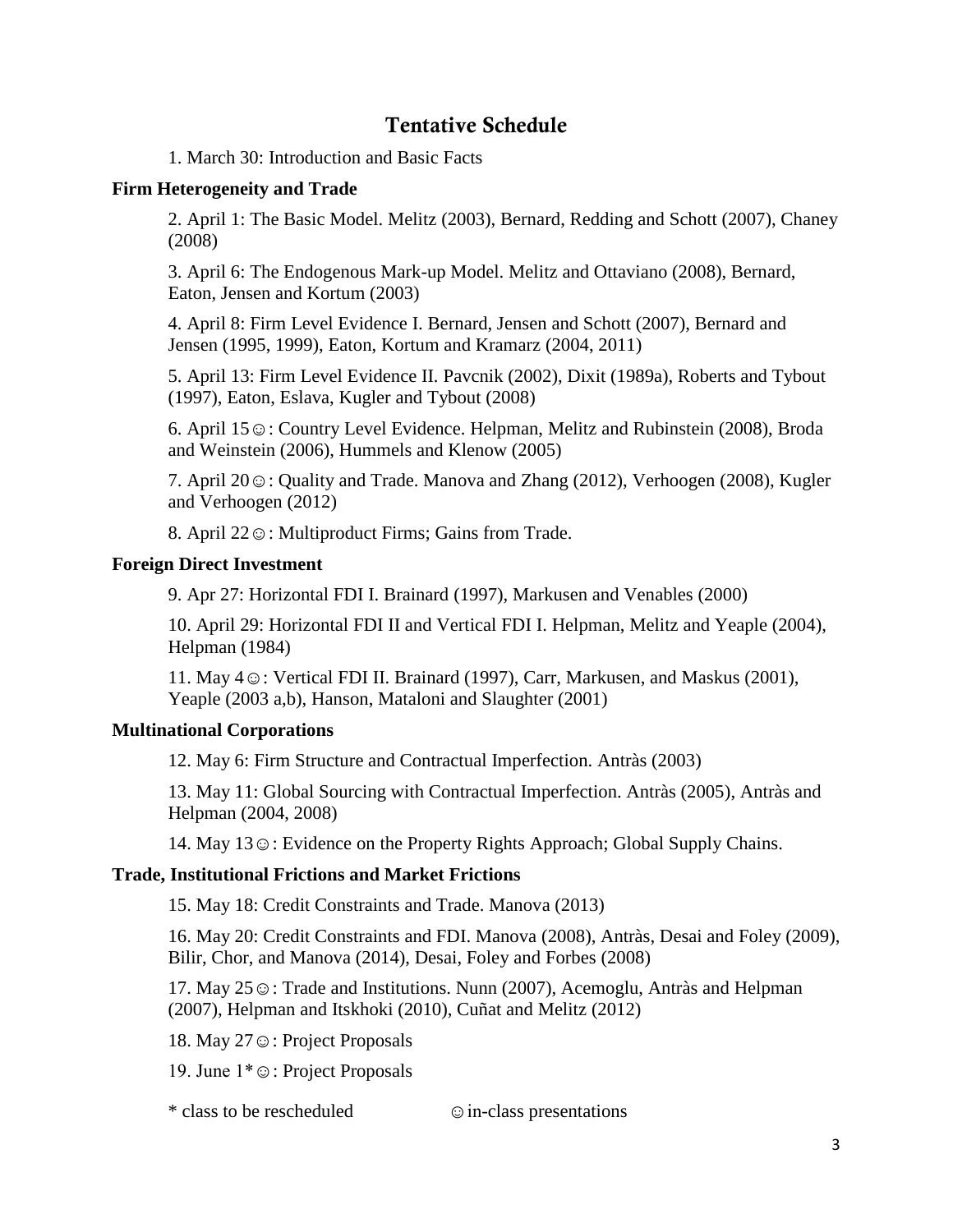# Reading List

Starred articles (\*) will be covered at length.

## **1 Firms and the Decision to Export**

### **1.1 Theoretical Models with Firm Heterogeneity**

\* Melitz, M. (2003). "The Impact of Trade on Intra-Industry Reallocations and Aggregate Industry Productivity." *Econometrica* 71(6), p.1695-725.

\* Bernard, A., Redding, S. and P. Schott (2007). "Comparative Advantage and Heterogeneous Firms." *Review of Economic Studies* 74(1), p. 31-66.

\* Chaney, T. (2008). "Distorted Gravity: The Intensive and Extensive Margins of International Trade." *American Economic Review* 98(4), p.1707-21.

\* Melitz, M. and G. Ottaviano (2008). "Market Size, Trade and Productivity." *Review of Economic Studies* 75(1), p.295-316.

\* Bernard, A., Eaton, J., Jensen, B. and S. Kortum (2003). "Plants and Productivity in International Trade." *American Economic Review* 93(4), p.1268-90.

Arkolakis, C. (2010). "Market Penetration Costs and the New Consumers Margin in International Trade." *Journal of Political Economy* 118(6), p.1151-99.

\* Arkolakis, C., Costinot, A. and A. Rodriguez-Clare (2012). "New Trade Models, Same Old Gains?" *American Economic Review* 102(1), p.94-130.

\* Melitz, M. and S. Redding (2014). "New Trade Models, New Welfare Implications." *Harvard University mimeo*.

# **1.2 Empirical Evidence on Firm Heterogeneity**

\* Bernard, A., Jensen, B. and P. Schott (2007). "Importers, Exporters, and Multinationals: A Portrait of Firms in the U.S. that Trade Goods." In Dunne, T., Jensen, B. and M. Roberts (eds). *Producer Dynamics: New Evidence from Micro Data*. University of Chicago Press, 2009.

\* Bernard, A. and B. Jensen (1995). "Exporters, Jobs and Wages in U.S. Manufacturing, 1976- 1987." *Brookings Papers on Economic Activity: Microeconomics* p.67-119.

\* Eaton, J., Kortum, S. and F. Kramarz (2011). "An Anatomy of International Trade: Evidence from French Firms." *Econometrica* 79(5), p.1453-98.

\* Eaton, J., Kortum, S. and F. Kramarz (2004). "Dissecting Trade: Firms, Industries, and Export Destinations." *American Economic Review P&P* 94, p.150-4.

\* Helpman, E., Melitz, M. and Y. Rubinstein (2008). "Estimating Trade Flows: Trading Partners and Trading Volumes." *Quarterly Journal of Economics* 123, p.441-87.

\* Broda, C. and D. Weinstein (2006). "Globalization and the Gains from Variety." *Quarterly Journal of Economics* 121(2), p.541-85.

\* Hummels, D. and P. Klenow (2005). "The Variety and Quality of a Nation's Exports." *American Economic Review* 95, p.704-23.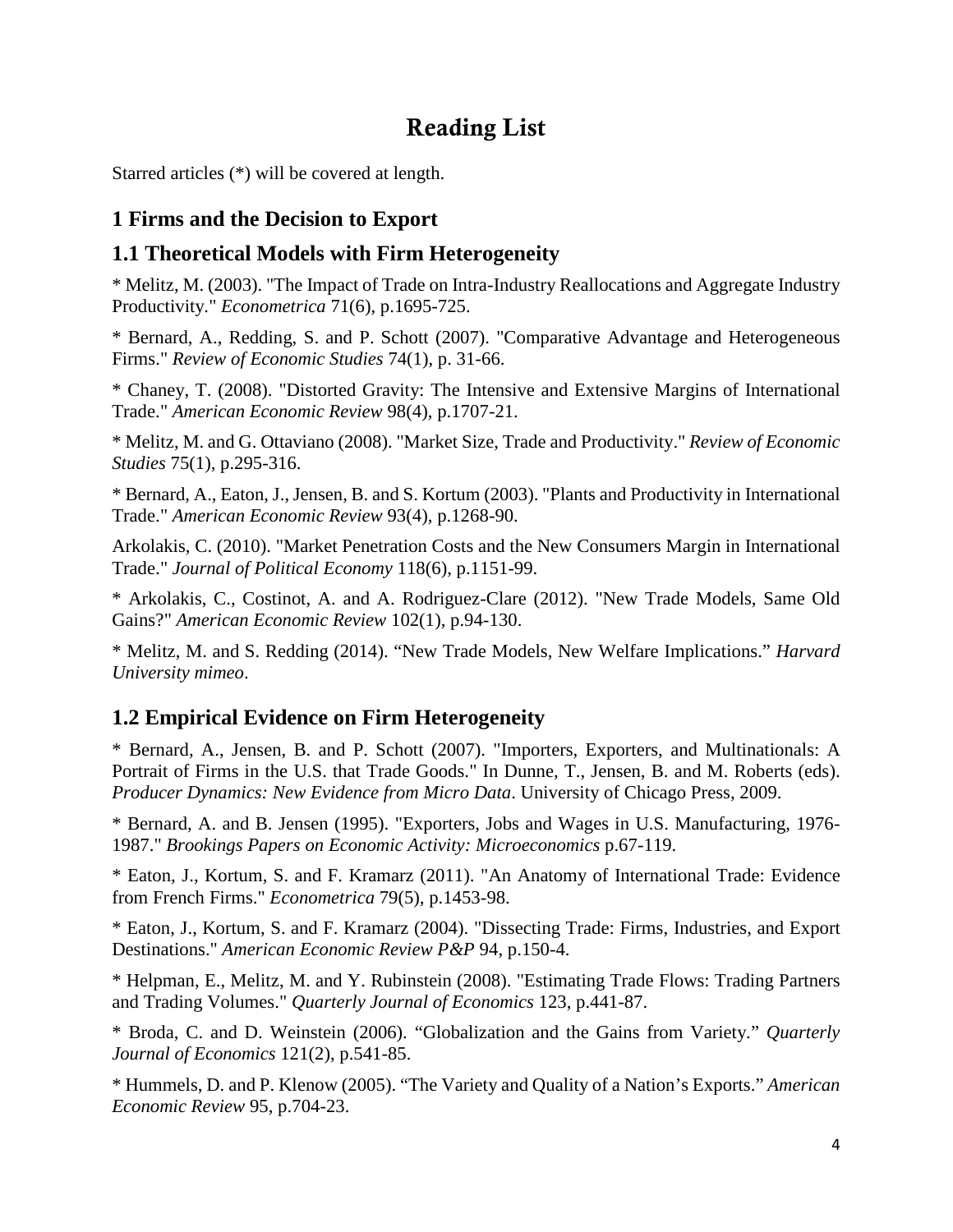\* Eaton, J., Eslava, M., Kugler, M. and J. Tybout (2008). "The Margins of Entry into Exports Markets: Evidence from Columbia." In Helpman, E., Marin, D. and T. Verdier (eds). *The Organization of Firms in a Global Economy*. Cambridge, MA: Harvard University Press, 2008.

Tybout, J. (2001). "Plant- and Firm-level Evidence on the 'New' Trade Theories." NBER Working Paper No. 8418. In Choi, E. and J. Harrigan (eds). *Handbook of International Trade*. Oxford: Basil-Blackwell, 2003.

Costinot, A., Donaldson, D. and I. Komunjer (2012). "What Goods Do Countries Trade? A Quantitative Exploration of Ricardo's ideas." *Review of Economic Studies* 79, p.581-608.

# **1.3 Learning by Exporting**

De Loecker, J. (2007). "Do Exports Generate Higher Productivity? Evidence from Slovenia." *Journal of International Economics* 73, p.69-98.

Bernard, A. and B. Jensen (1999). "Exceptional Exporter Performance: Cause, Effect, or Both?" *Journal of International Economics* 47(1), p.1-25.

Aw, B., Chung, S. and M. Roberts (2000). "Productivity and Turnover in the Export Market: Micro-level Evidence from the Republic of Korea and Taiwan(China)." *World Bank Economic Review* 14(1), p.65-90.

Clerides, S., Lach, S. and J. Tybout (1998). "Is Learning by Exporting Important? Micro-dynamic Evidence from Colombia, Mexico, and Morocco." *Quarterly Journal of Economics* 113(3), p.903- 47.

Bai, X, Krishna, K. and H. Ma (2013) "How You Export Matters: Export Mode, Learning and Productivity in China." *Penn State University mimeo*.

# **1.4 Trade Liberalization and Wage Inequality**

\* Pavcnik, N. (2002). "Trade Liberalization, Exit, and Productivity Improvements: Evidence from Chilean Plants." *Review of Economic Studies* 69, p.245-76.

Bernard, A., Jensen, B. and P. Schott (2006). "Trade Costs, Firms and Productivity." *Journal of Monetary Economics* 53(5), p.917-37.

Bustos, P. (2011). "The Impact of Trade Liberalization on Skill Upgrading: Evidence from Argentina." *CREI mimeo*.

\* Bustos, P. (2011). "Trade Liberalization, Exports, and Technology Upgrading: Evidence on the Impact of MERCOSUR on Argentinian Firms." *American Economic Review* 101, p.304-40.

Muendler, M. (2004). "Trade, Technology and Productivity: A Study of Brazilian Manufacturers, 1968-1998." *UCSD mimeo*.

Atkin, D. (2012) "Endogenous Skill Acquisition and Export Manufacturing in Mexico." NBER Working Paper 18266.

Autor, D., Dorn, D. and G. Hanson (2013). "Adjustment to Trade: Worker Level Evidence." *Quarterly Journal of Economics* 129(4), p.1799-1860.

Autor, D., Dorn, D. and G. Hanson (2013). "Untangling Trade and Technology: Evidence from Local Labor Markets." *MIT mimeo*.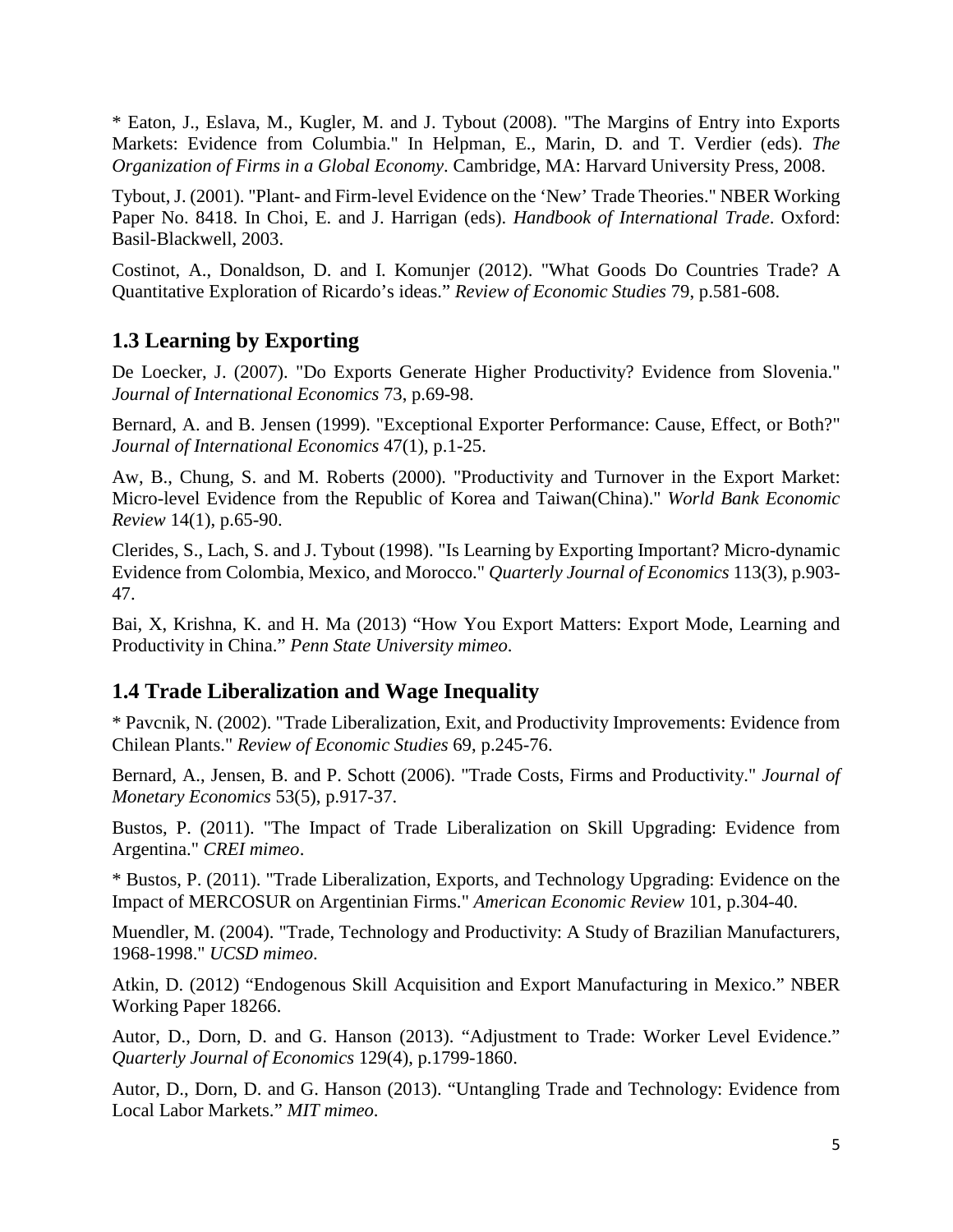Yeaple, S. (2005). "A Simple Model of Firm Heterogeneity, International Trade, and Wages." *Journal of International Economics* 65(1), p.1-20.

### **1.5 The Relevance of Sunk Costs**

\* Roberts, M. and J. Tybout (1997). "The Decision to Export in Colombia: An Empirical Model of Entry with Sunk Costs." *American Economic Review* 87(4), p.545-64.

\* Dixit, A. (1989a). "Entry and Exit Decision under Uncertainty." *Journal of Political Economy* 97(3), p.620-38.

Dixit, A. (1989b). "Hysteresis, Import Penetration, and Exchange Rate Pass-Through." *Quarterly Journal of Economics* 104(2), p.205-28.

Das, M., Roberts, M. and J. Tybout (2007). "Market Entry Costs, Producer Heterogeneity and Export Dynamics." *Econometrica* 75(3), p.837-73.

Albornoz, F., Calvo Pardo, H., Corcos, G. and E. Ornelas (2012). "Sequential Exporting." *Journal of International Economics* 88(1), p.17-31.

Bernard, A. and B. Jensen (2004). "Why Some Firms Export." *The Review of Economics and Statistics* 86(2), p.561-9.

### **1.6 Quality and Trade**

\* Verhoogen, E. (2008). "Trade, Quality Upgrading and Wage Inequality in the Mexican Manufacturing Sector." *Quarterly Journal of Economics* 123 (2), p. 489-530.

\* Kugler, M. and E. Verhoogen (2012). "Prices, Plant Size and Product Quality." *Review of Economics Studies* 79(1), p.307-39.

\* Manova, K. and Z. Zhang (2012). "Export Prices across Firms and Destinations." *Quarterly Journal of Economics* 127(1), p.379-436.

Baldwin, R. & J. Harrigan (2011). "Zeros, Quality and Space: Trade Theory and Trade Evidence," *American Economics Journal: Microeconomics* 3, p.60-88.

Hallak, J.-C. and J. Sivadasan (2013). "Product and process productivity: Implications for quality choice and conditional exporter premia." *Journal of International Economics* 91(1), p. 53-67.

Hummels, D. and P. Klenow (2005). "The Variety and Quality of a Nation's Exports." *American Economic Review* 95(3), p. 704-723.

Johnson, R. (2012). "Trade and Prices with Heterogeneous Firms." *Journal of International Economics* 86(1), p.43-56.

Khandelwal, A. (2010). "The Long and Short (of) Quality Ladders." *Review of Economics Studies* 77, p.1450-76.

Dragusanu, R., Giovannucci, D. and N. Nunn (2014). "The Economics of Fair Trade." *Journal of Economic Perspective* 28(3), p.217-36.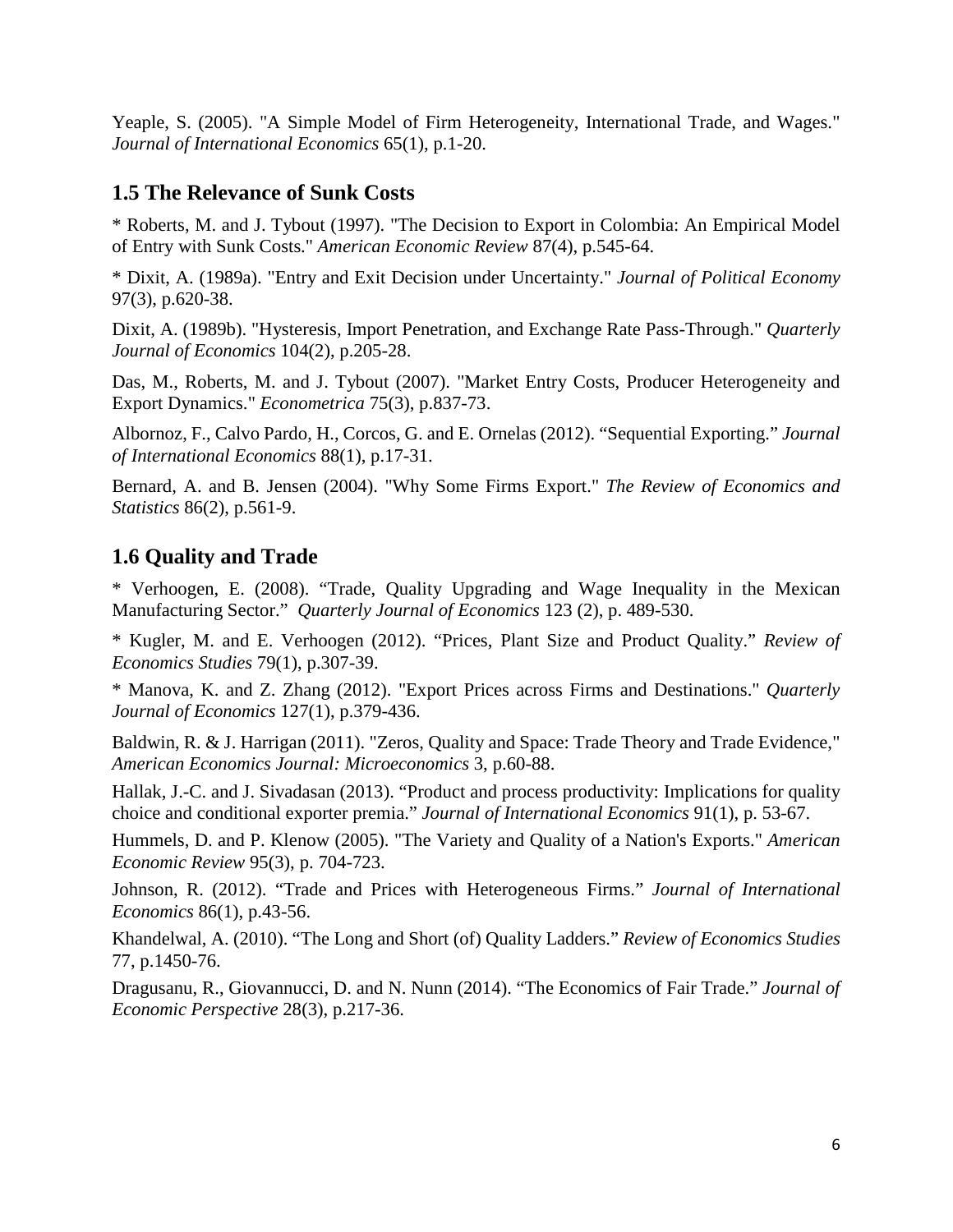### **1.7 Multi-Product Firms**

\* Bernard, A., Redding, S. and P. Schott (2010). "Multi-Product Firms and Product Switching." *American Economic Review* 100, p.70-97.

\* Bernard, A., Redding, S. and P. Schott (2011). "Multi-Product Firms and Trade Liberalization." *Quarterly Journal of Economics* 126(3), p.1271-318.

Bernard, A., Redding, S. and P. Schott (2009). "Products and Productivity." *Scandinavian Journal of Economics* 111, p.681-709.

Dhingra, S. (2013) "Trading Away Wide Brands for Cheap Brands." *American Economic Review* 103, p.2554-84.

Eckel, C. and P. Neary (2010). "Multi-Product Firms and Flexible Manufacturing in the Global Economy." *Review of Economics Studies* 77, p.188-217.

Eckel, C., Iacovone, L., Javorcik, B. and P. Neary (2015). "Multi-Product Firms at Home and Away: Cost- versus Quality-Based Competence." *Journal of International Economics* 95(2), p.216-32.

Manova, K. and Z. Zhang (2013). "Multi-Product Firms and Product Quality." NBER Working Paper 18637.

Atkin, D. (2013). "Trade, Tastes and Nutrition in India." *American Economic Review* 103(5), p.1629-63.

### **2 Firms and the Decision to Invest Abroad**

### **2.1 Horizontal FDI and the Proximity-Concentration Hypothesis**

\* Brainard, L. (1997). "An Empirical Assessment of the Proximity-Concentration Trade-off Between Multinational Sales and Trade." *American Economic Review* 87(4), p.520-44.

\* Markusen, J. and A. Venables (2000). "The Theory of Endowment, Intra-industry and Multinational Trade." *Journal of International Economics* 52, p.209-34.

\* Helpman, E., Melitz, M. and S. Yeaple (2004). "Exports versus FDI with Heterogeneous Firms." *American Economic Review* 94(1), p.300-16.

Markusen, J. (1984). "Multinationals, Multi-Plant Economies, and the Gains from Trade." *Journal of International Economics* 16, p.205-26.

Markusen, J. (1995). "The Boundaries of Multinational Enterprises and the Theory of International Trade." *Journal of Economic Perspectives* 9(2), p.169-89.

Markusen, J. and A. Venables (1998). "Multinational Firms and the New Trade Theory." *Journal of International Economics* 46(2), p.183-203.

Markusen, J. (2002). *Multinational Firms and the Theory of International Trade*. Cambridge, MA: MIT Press.

Ramondo, N. (2013). "A Quantitative Approach to Multinational Production." *Journal of International Economics* 93(1), p.108-22.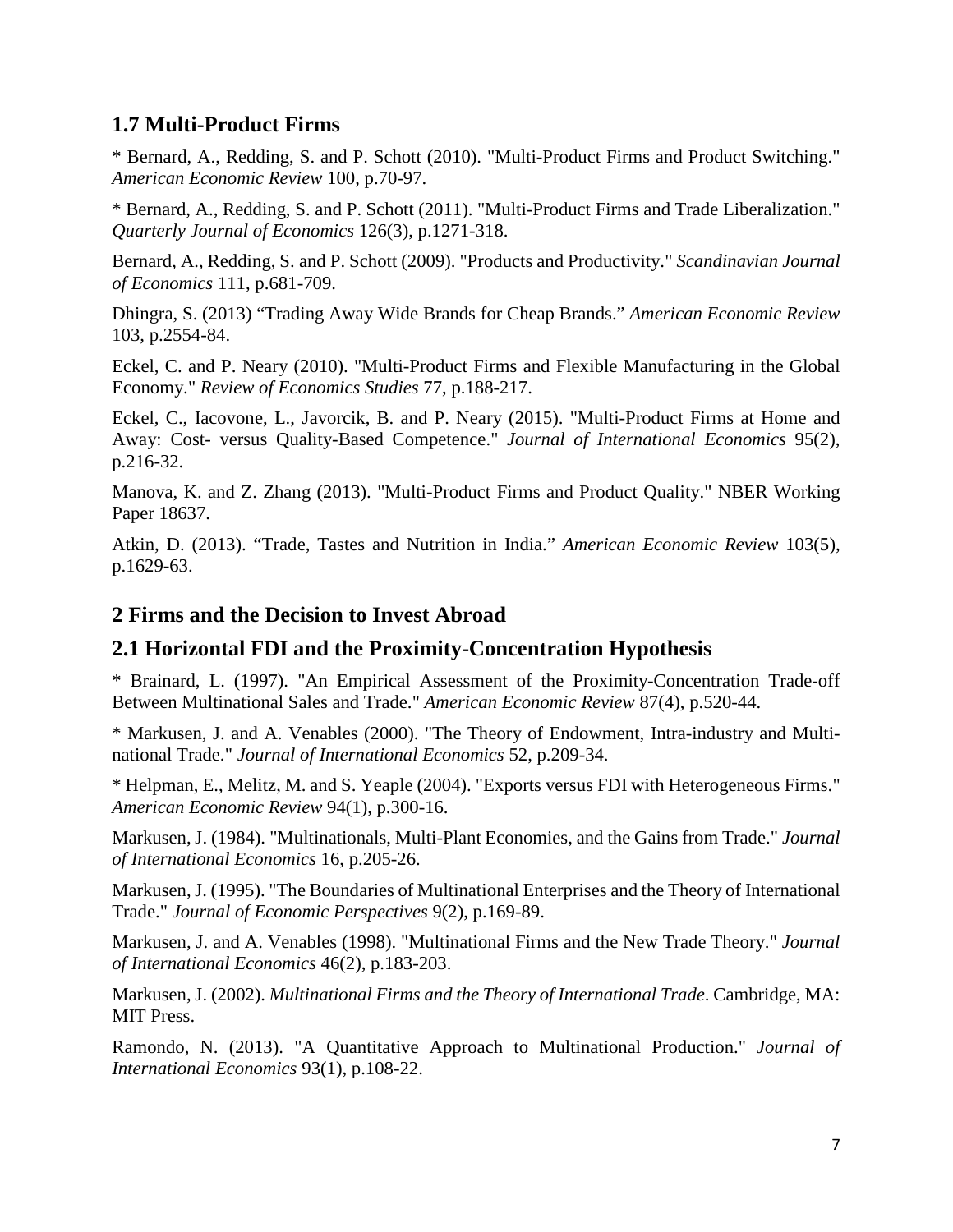### **2.2 Vertical FDI**

\* Helpman, E. (1984). "A Simple Theory of International Trade with Multinational Corporations." *Journal of Political Economy* 92(3), p.451-71.

\* Carr, D., Markusen, J. and K. Maskus (2001). "Estimating the Knowledge-Capital Model of the Multinational Enterprise." *American Economic Review* 91(3), p.693-708.

\* Yeaple, S. (2003a). "The Role of Skill Endowments in the Structure of U.S. Outward FDI." *Review of Economics and Statistics* 85(3), p.726-34.

\* Yeaple, S. (2003b). "The Complex Integration Strategies of Multinationals and Cross Country Dependencies in the Structure of FDI." *Journal of International Economics* 60, p.293-314.

\* Hanson, G., Mataloni, R. and M. Slaughter (2001). "Expansion Strategies of U.S. Multinational Firms." In Rodrik, D. and S. Collins (eds). *Brookings Trade Forum*, p.245-82.

Antràs, P., Garicano, L. and E. Rossi-Hansberg (2006). "Offshoring in a Knowledge Economy." *Quarterly Journal of Economics* 121(1), p.31-77.

Helpman, E. and P. Krugman (1985). *Market Structure and Foreign Trade*, Chapter 12. Cambridge, MA: MIT Press.

Yi, K. (2003). "Can Vertical Specialization Explain the Growth of World Trade?" *Journal of Political Economy* 111(1), p.52-102.

Tintelnot, F. (2013). "Global Production with Export Platforms." *Chicago University mimeo*.

Alviarez, V. (2013). "Multinational Production and Comparative Advantage." *University of Michigan mimeo*.

### **2.3 The Boundaries of the Multinational Firm**

\* Antràs, P. (2003). "Firms, Contracts, and Trade Structure." *Quarterly Journal of Economics* 118(4), p.1375-418.

\* Antràs, P. (2005). "Incomplete Contracts and the Product Cycle," *American Economic Review* 95(4), p.1054-73.

\* Antràs, P. and E. Helpman (2004). "Global Sourcing." *Journal of Political Economy* 112, p.552- 80.

\* Antràs, P. and E. Helpman (2008). "Contractual Frictions and Global Sourcing." In Helpman, E., Marin, D. and T. Verdier (eds). *The Organization of Firms in a Global Economy*. Cambridge, MA: Harvard University Press, 2008.

\* Yeaple, S. (2006). "Offshoring, Foreign Direct Investment, and the Structure of U.S. Trade." *Journal of the European Economic Association* 4, p.602-11.

\* Nunn, N. and D. Trefler (2008). "The Boundaries of the Multinational Firm: An Empirical Analysis." In Helpman, E., Marin, D. and T. Verdier (eds). *The Organization of Firms in a Global Economy*. Cambridge, MA: Harvard University Press, 2008.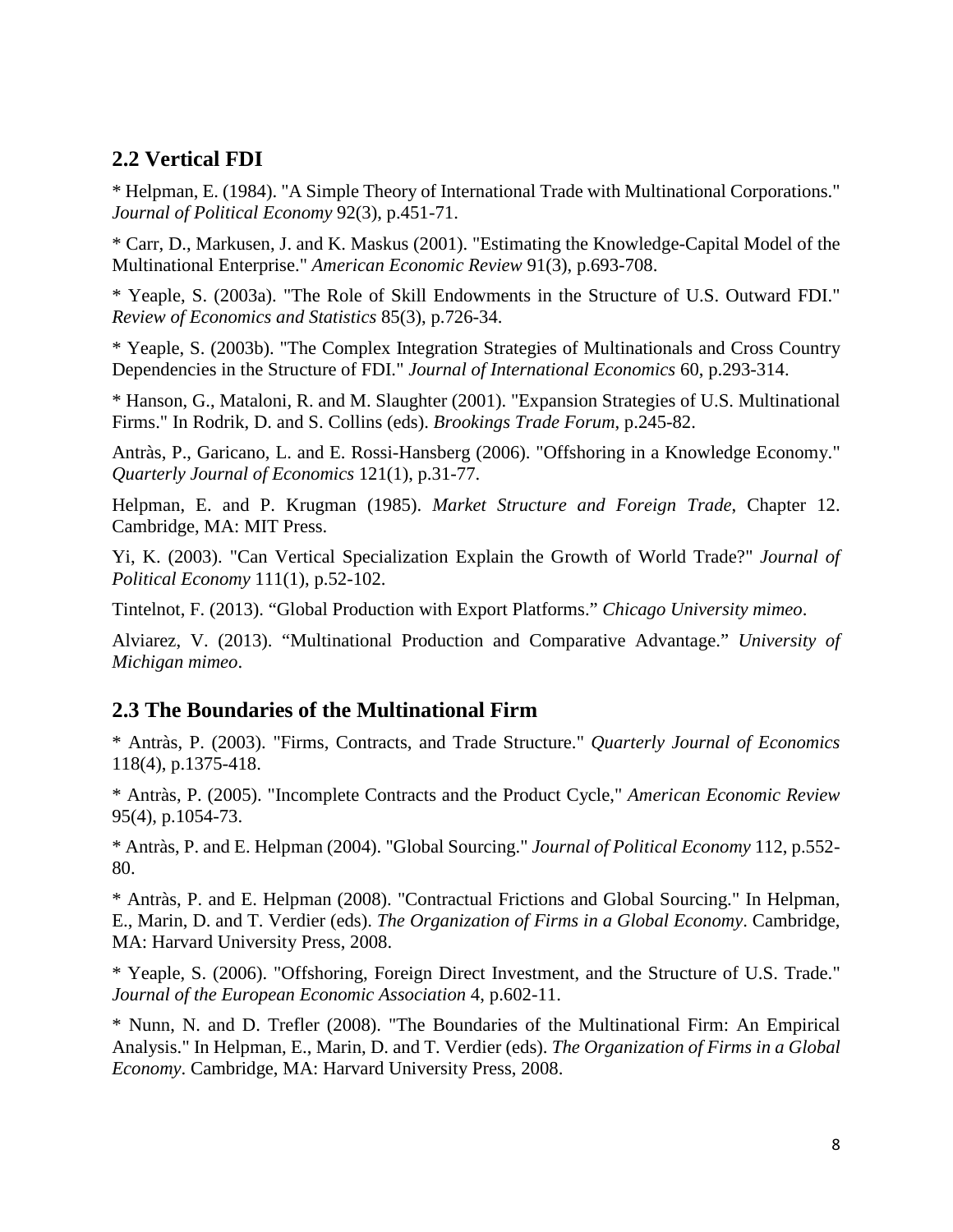\* Bernard, A., Jensen, B., Redding, S. and P. Schott (2008). "Intra-Firm Trade and Product Contractibility." *American Economic Review P&P* 100, p.444-8. *(*longer version on Bernard's website)

\* Feenstra, R. and G. Hanson (2005). "Ownership and Control in Outsourcing to China: Estimating the Property-Rights Theory of the Firm." *Quarterly Journal of Economics* 120(2), p.729-61.

Branstetter, L., Fisman, R. and F. Foley (2006). "Do Stronger Intellectual Property Rights Increase International Technology Transfer? Empirical Evidence from U.S. Firm-Level Panel Data." *Quarterly Journal of Economics* 121(1), p. 321-49

Helpman, E. (2006). "Trade, FDI and the Organization of Firms." *Journal of Economic Literature* 44, p.589-630.

Grossman, G. and E. Helpman (2002). "Integration vs. Outsourcing in Industry Equilibrium." *Quarterly Journal of Economics* 117(1), p.85-120.

Desai, M., Foley, F. and J. Hines (2004). "Foreign Direct Investment in a World of Multiple Taxes." *Journal of Public Economics* 88(12), p.2727-44.

# **2.4 Global Supply Chains**

Antràs, P. and D. Chor (2013). "Organizing the Global Value Chain." *Econometrica* 81, p.2127- 204.

Johnson, R. and G. Noguera (2012). "Accounting for Intermediates: Production Sharing and Trade in Value Added." *Journal of International Economics* 86, p.224-36.

Johnson, R. and A. Moxnes (2013). "Technology, Trade, and the Pattern of Trade with Multi-Stage Production." *Dartmouth College mimeo*.

Manova, K. and Z. Yu (2013). "Firms and Credit Constraints along the Global Value Chain: Processing Trade in China." NBER Working Paper 18561.

Goldberg, P., Khandelwal, A., Pavcnik, N. and P. Topalova (2010). "Imported Intermediate Inputs and Domestic Product Growth: Evidence from India." *Quarterly Journal of Economics* 125, p.1727-67.

Alfaro, L. and A. Charlton (2009). "Intra-Industry Foreign Direct Investment." *American Economic Review* 99, p.2096-119.

Boler, E.A., Moxnes, A. and K.H. Ulttveit-Moe (2014). "Technological Change, International Sourcing, and the Joint Impact on Productivity." *Dartmouth College mimeo.*

### **3 Institutional and Market Frictions**

### **3.1 Capital Market Frictions**

\* Manova, K. (2013). "Credit Constraints, Heterogeneous Firms and International Trade." *Review of Economic Studies* 80, p.711-44.

\* Manova, K. (2008). "Credit Constraints, Equity Market Liberalizations and International Trade." *Journal of International Economics* 76, p.33-47.

\* Antràs, P., Desai, M. and F. Foley (2009). "Multinational Firms, FDI Flows and Imperfect Capital Markets." *Quarterly Journal of Economics* 124, p.1171-219.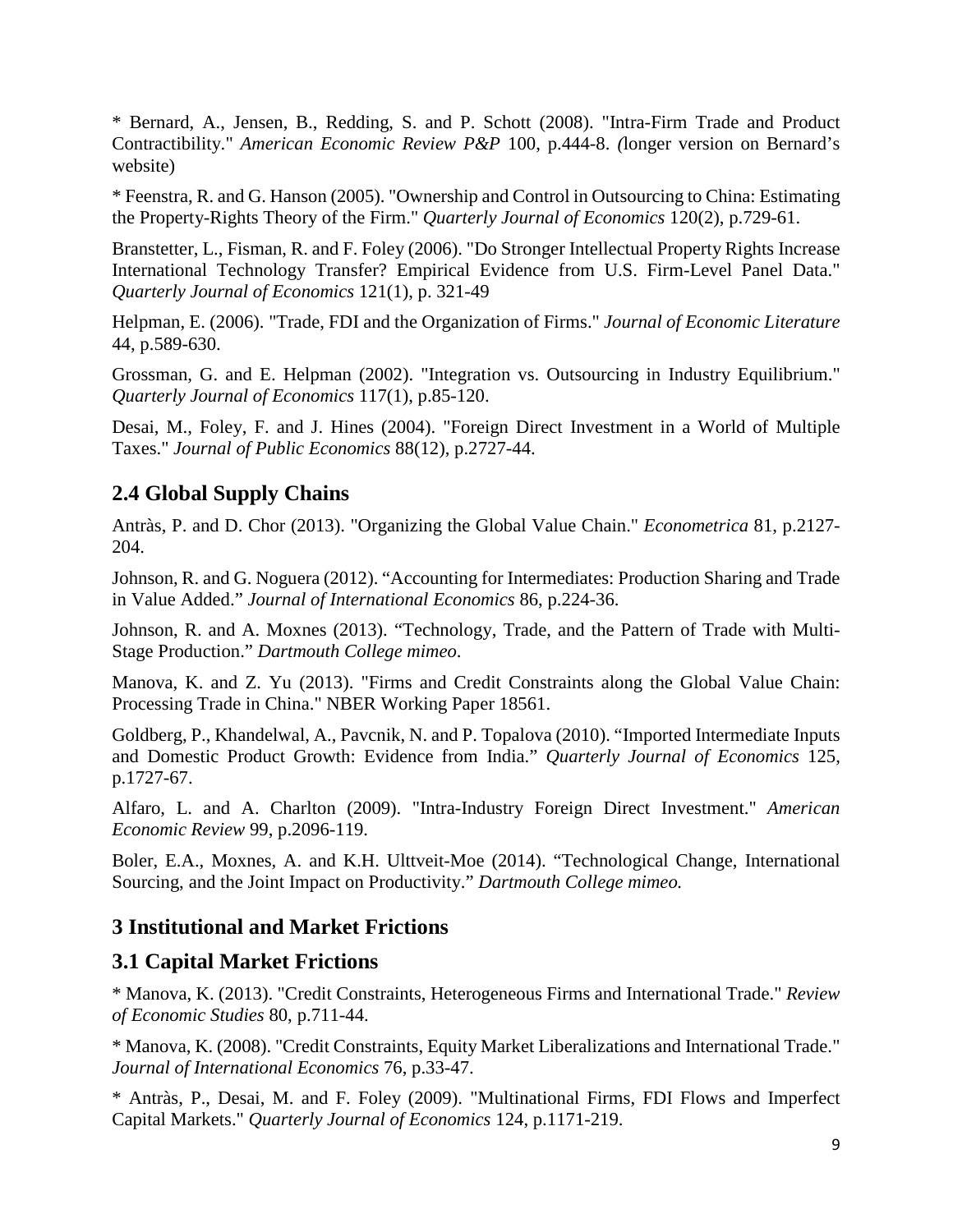\* Manova, K., Wei, S.-J. and Z. Zhang (2011). "Firm Exports and Multinational Activity under Credit Constraints." NBER Working Paper 16905.

\* Bilir, K., Chor, D., and K. Manova (2014). "Host Country Financial Development and Multinational Activity." *Stanford University mimeo*.

\* Desai, M., Foley, F. and K. Forbes (2008). "Financial Constraints and Growth: Multinational and Local; Firm Responses to Currency Depreciations." *Review of Financial Studies* 21(6), p.2857-88.

Foley, F. and K. Manova (2015). "International Trade, Multinational Activity, and Corporate Finance." *Annual Review of Economics (forthcoming).*

Antràs, P. and R. Caballero (2007). "Trade and Capital Flows: A Financial Frictions Perspective." *Journal of Political Economy* 117, p.701-44.

Do, Q. and A. Levchenko (2007). "Comparative Advantage, Demand for External Finance, and Financial Development." *Journal of Financial Economics* 86(3), p.796-834.

### **3.2 Labor Market Frictions**

\* Helpman, E. and O. Itskhoki (2010). "Labor Market Rigidities, Trade and Unemployment." *Review of Economic Studies* 77(3), p.1100-37.

\* Cuñat, A. and M. Melitz (2012). "Volatility, Labor Market Flexibility and Comparative Advantage." *Journal of the European Economic Association* 10(2), p.225-54.

Helpman, E., Itskhoki, O. and S. Redding (2010). "Inequality and Unemployment in a Global Economy." *Econometrica* 78, p.1239-83.

Helpman, E., Itskhoki, O., Muendler, M. and S. Redding (2013). "Trade and Inequality: From Theort to Estimation." NBER Working Paper 17991.

Davis, D. (1998). "Does European Unemployment Prop Up American Wages? National Labor Markets and Global Trade." *American Economic Review* 88, p.478-94.

Davis, D. and J. Harrigan (2011). "Good Jobs, Bad Jobs, and Trade Liberalization." *Journal of International Economics* 84, p.26-36.

Frias, J., Kaplan, D. and E. Verhoogen (2012). "Exports and Within-Plant Wage Distributions: Evidence from Mexico." *American Economic Review P&P* 102(3): 435-40.

### **3.3 Imperfect Contract Enforceability**

\* Nunn, N. (2007). "Relationship-Specificity, Incomplete Contracts, and the Pattern of Trade." *Quarterly Journal of Economics* 122(2), p.569-600.

\* Acemoglu, D., Antràs, P. and E. Helpman (2007). "Contracts and Technology Adoption." *American Economic Review* 97(3), p.916-43.

Antràs, P. (2005). "Incomplete Contracts and the Product Cycle." *American Economic Review* 95(4), p.1054-73.

Berkowitz, D., Moenius, J. and K. Pistor (2006). "Trade, Law and Product Complexity." *Review of Economics and Statistics* 88(2), p.363-73.